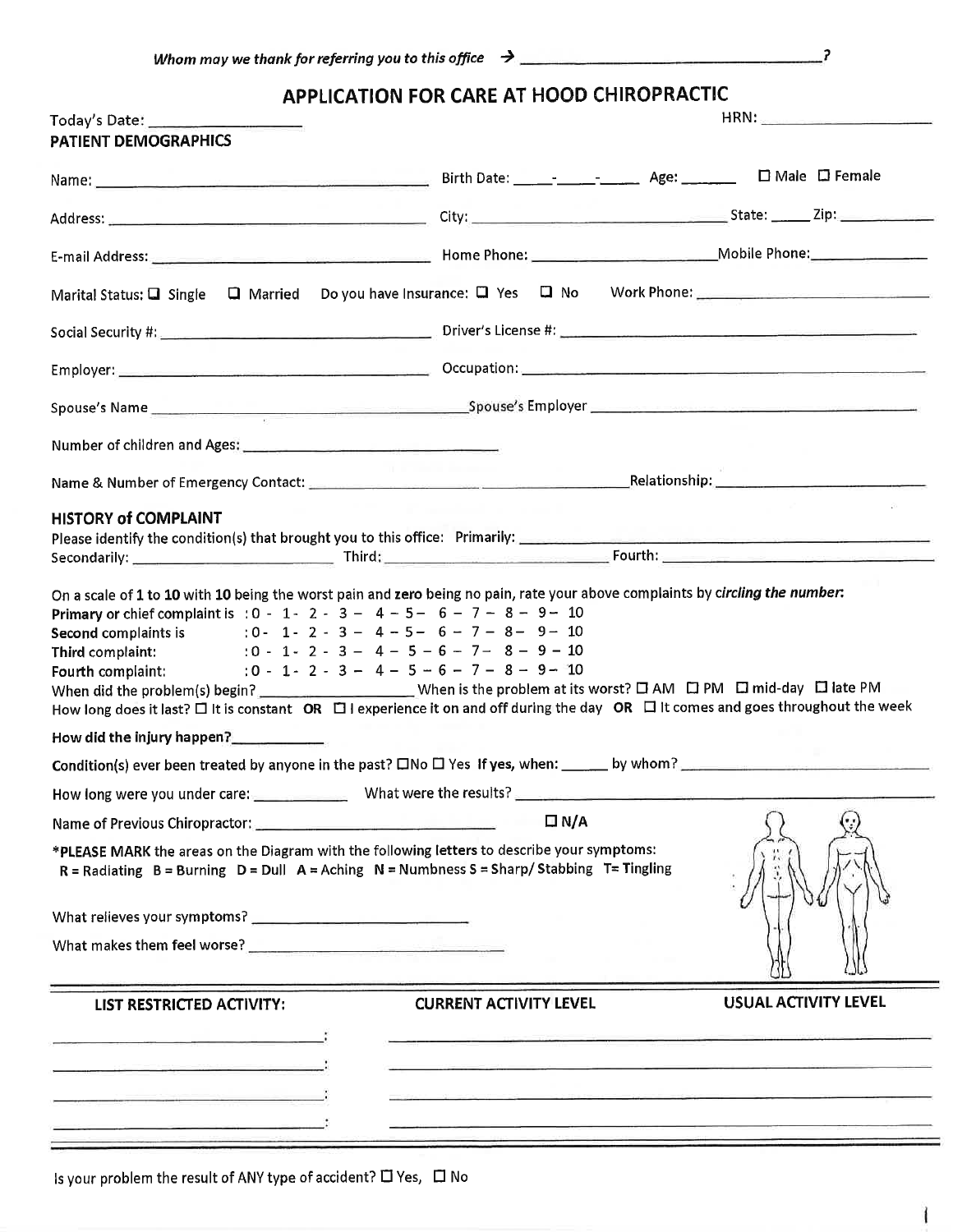ldentify any other injury(s) to your spine, minor or major, that the doctor shoutd know about:

| <b>PAST HISTORY</b>                                                                                                                                                                                                                                                                                                                                                                                                                                                                                                                                                                                                                                                                                                                                                                                              |                                          |                                                                                                                                                                                                                                      | Have you suffered with any of this or a similar problem in the past? Q No Q Yes If yes how many times? ____________ When was the last                                                                                                                                                                                                                                                                                                                                                                                                                                                                                                                               |
|------------------------------------------------------------------------------------------------------------------------------------------------------------------------------------------------------------------------------------------------------------------------------------------------------------------------------------------------------------------------------------------------------------------------------------------------------------------------------------------------------------------------------------------------------------------------------------------------------------------------------------------------------------------------------------------------------------------------------------------------------------------------------------------------------------------|------------------------------------------|--------------------------------------------------------------------------------------------------------------------------------------------------------------------------------------------------------------------------------------|---------------------------------------------------------------------------------------------------------------------------------------------------------------------------------------------------------------------------------------------------------------------------------------------------------------------------------------------------------------------------------------------------------------------------------------------------------------------------------------------------------------------------------------------------------------------------------------------------------------------------------------------------------------------|
| episode? _______________________________How did the injury happen? _____________                                                                                                                                                                                                                                                                                                                                                                                                                                                                                                                                                                                                                                                                                                                                 |                                          |                                                                                                                                                                                                                                      |                                                                                                                                                                                                                                                                                                                                                                                                                                                                                                                                                                                                                                                                     |
|                                                                                                                                                                                                                                                                                                                                                                                                                                                                                                                                                                                                                                                                                                                                                                                                                  |                                          |                                                                                                                                                                                                                                      |                                                                                                                                                                                                                                                                                                                                                                                                                                                                                                                                                                                                                                                                     |
|                                                                                                                                                                                                                                                                                                                                                                                                                                                                                                                                                                                                                                                                                                                                                                                                                  |                                          |                                                                                                                                                                                                                                      | Other forms of treatment tried: $\Box$ No $\Box$ Yes If yes, please state what type of treatment: $\Box$<br>who provided it: _________________________________How long ago? ________What were the results. $\Box$ Favorable $\Box$ Unfavorable $\rightarrow$ please                                                                                                                                                                                                                                                                                                                                                                                                 |
|                                                                                                                                                                                                                                                                                                                                                                                                                                                                                                                                                                                                                                                                                                                                                                                                                  |                                          |                                                                                                                                                                                                                                      |                                                                                                                                                                                                                                                                                                                                                                                                                                                                                                                                                                                                                                                                     |
|                                                                                                                                                                                                                                                                                                                                                                                                                                                                                                                                                                                                                                                                                                                                                                                                                  |                                          |                                                                                                                                                                                                                                      |                                                                                                                                                                                                                                                                                                                                                                                                                                                                                                                                                                                                                                                                     |
| Please identify any and all types of jobs you have had in the past that have imposed any physical stress on you or your body:                                                                                                                                                                                                                                                                                                                                                                                                                                                                                                                                                                                                                                                                                    |                                          |                                                                                                                                                                                                                                      |                                                                                                                                                                                                                                                                                                                                                                                                                                                                                                                                                                                                                                                                     |
| have and N for Never have had:                                                                                                                                                                                                                                                                                                                                                                                                                                                                                                                                                                                                                                                                                                                                                                                   |                                          |                                                                                                                                                                                                                                      | If you have ever been diagnosed with any of the following conditions, please indicate with a P for in the Past, C for Currently                                                                                                                                                                                                                                                                                                                                                                                                                                                                                                                                     |
|                                                                                                                                                                                                                                                                                                                                                                                                                                                                                                                                                                                                                                                                                                                                                                                                                  |                                          |                                                                                                                                                                                                                                      | Broken Bone ___Dislocations _____Tumors ____Rheumatoid Arthritis ____Fracture ___Disability ___Cancer                                                                                                                                                                                                                                                                                                                                                                                                                                                                                                                                                               |
| Heart Attack ____Osteo Arthritis _____Diabetes ____Cerebral Vascular ______Other serious conditions:                                                                                                                                                                                                                                                                                                                                                                                                                                                                                                                                                                                                                                                                                                             |                                          |                                                                                                                                                                                                                                      |                                                                                                                                                                                                                                                                                                                                                                                                                                                                                                                                                                                                                                                                     |
|                                                                                                                                                                                                                                                                                                                                                                                                                                                                                                                                                                                                                                                                                                                                                                                                                  |                                          |                                                                                                                                                                                                                                      |                                                                                                                                                                                                                                                                                                                                                                                                                                                                                                                                                                                                                                                                     |
| PLEASE identify ALL PAST and any CURRENT conditions you feel may be contributing to your present problem:                                                                                                                                                                                                                                                                                                                                                                                                                                                                                                                                                                                                                                                                                                        |                                          |                                                                                                                                                                                                                                      |                                                                                                                                                                                                                                                                                                                                                                                                                                                                                                                                                                                                                                                                     |
|                                                                                                                                                                                                                                                                                                                                                                                                                                                                                                                                                                                                                                                                                                                                                                                                                  | <b>HOW LONG AGO</b>                      | <b>TYPE OF CARE RECEIVED</b>                                                                                                                                                                                                         | <b>BY WHOM</b>                                                                                                                                                                                                                                                                                                                                                                                                                                                                                                                                                                                                                                                      |
| $\rightarrow$<br><b>INJURIES</b>                                                                                                                                                                                                                                                                                                                                                                                                                                                                                                                                                                                                                                                                                                                                                                                 |                                          |                                                                                                                                                                                                                                      |                                                                                                                                                                                                                                                                                                                                                                                                                                                                                                                                                                                                                                                                     |
| $\rightarrow$<br><b>SURGERIES</b>                                                                                                                                                                                                                                                                                                                                                                                                                                                                                                                                                                                                                                                                                                                                                                                |                                          | the contract of the contract of the contract of the contract of the contract of the contract of the contract of                                                                                                                      |                                                                                                                                                                                                                                                                                                                                                                                                                                                                                                                                                                                                                                                                     |
| CHILDHOOD DISEASES→                                                                                                                                                                                                                                                                                                                                                                                                                                                                                                                                                                                                                                                                                                                                                                                              |                                          | <u> 1989 - John Harry Harry Harry Harry Harry Harry Harry Harry Harry Harry Harry Harry Harry Harry Harry Harry Harry Harry Harry Harry Harry Harry Harry Harry Harry Harry Harry Harry Harry Harry Harry Harry Harry Harry Harr</u> |                                                                                                                                                                                                                                                                                                                                                                                                                                                                                                                                                                                                                                                                     |
| $\rightarrow$<br><b>ADULT DISEASES</b>                                                                                                                                                                                                                                                                                                                                                                                                                                                                                                                                                                                                                                                                                                                                                                           |                                          | .<br>1980 - Paul III, amerikansk politik (* 1915 - 1920)                                                                                                                                                                             |                                                                                                                                                                                                                                                                                                                                                                                                                                                                                                                                                                                                                                                                     |
| <b>SOCIAL HISTORY</b><br>1. Smoking: $\Box$ cigars $\Box$ pipe $\Box$ cigarettes $\rightarrow$ How often? $\Box$ Daily $\Box$ Weekends $\Box$ Occasionally<br><b>2. Alcoholic Beverage:</b> consumption occurs $\rightarrow$ $\Box$ Daily $\Box$ Weekends $\Box$ Occasionally<br>3. Recreational Drug use:<br>4. Hobbies - Recreational Activities- Exercise Regime: How does your present problem affect the following:<br><b>FAMILY HISTORY:</b><br>1. Does anyone in your family suffer with the same condition(s)? $\Box$ No $\Box$ Yes<br>Have they ever been treated for their condition? $\Box$ No<br>2. Any other hereditary conditions the doctor should be aware of. $\square$ No $\square$ Yes:<br>remain financially responsible to [CLINIC NAME] for any and all services I receive at this office. |                                          | $\Box$ Daily $\Box$ Weekends $\Box$ Occasionally<br>$\Box$ I don't know<br>$\square$ Yes                                                                                                                                             | $\Box$ Never<br><b>Q</b> Never<br>$\square$ Never<br>If yes whom: $\square$ grandmother $\square$ grandfather $\square$ mother $\square$ father $\square$ sister's $\square$ brother's $\square$ son(s) $\square$ daughter(s)<br>I hereby authorize payment to be made directly to [CLINIC NAME], for all benefits which may be payable under a healthcare plan or from<br>any other collateral sources. I authorize utilization of this application or copies thereof for the purpose of processing claims and effecting<br>payments, and further acknowledge that this assignment of benefits does not in any way relieve me of payment liability and that I will |
|                                                                                                                                                                                                                                                                                                                                                                                                                                                                                                                                                                                                                                                                                                                                                                                                                  | Patient or Authorized Person's Signature |                                                                                                                                                                                                                                      | __ - _____ - ____<br>Date Completed                                                                                                                                                                                                                                                                                                                                                                                                                                                                                                                                                                                                                                 |
|                                                                                                                                                                                                                                                                                                                                                                                                                                                                                                                                                                                                                                                                                                                                                                                                                  | Doctor's Signature                       |                                                                                                                                                                                                                                      | Date Form Reviewed                                                                                                                                                                                                                                                                                                                                                                                                                                                                                                                                                                                                                                                  |
|                                                                                                                                                                                                                                                                                                                                                                                                                                                                                                                                                                                                                                                                                                                                                                                                                  |                                          |                                                                                                                                                                                                                                      | JDD, DC 5/2011                                                                                                                                                                                                                                                                                                                                                                                                                                                                                                                                                                                                                                                      |

**CONTRACTOR** 

 $\gamma$ 

 $\downarrow$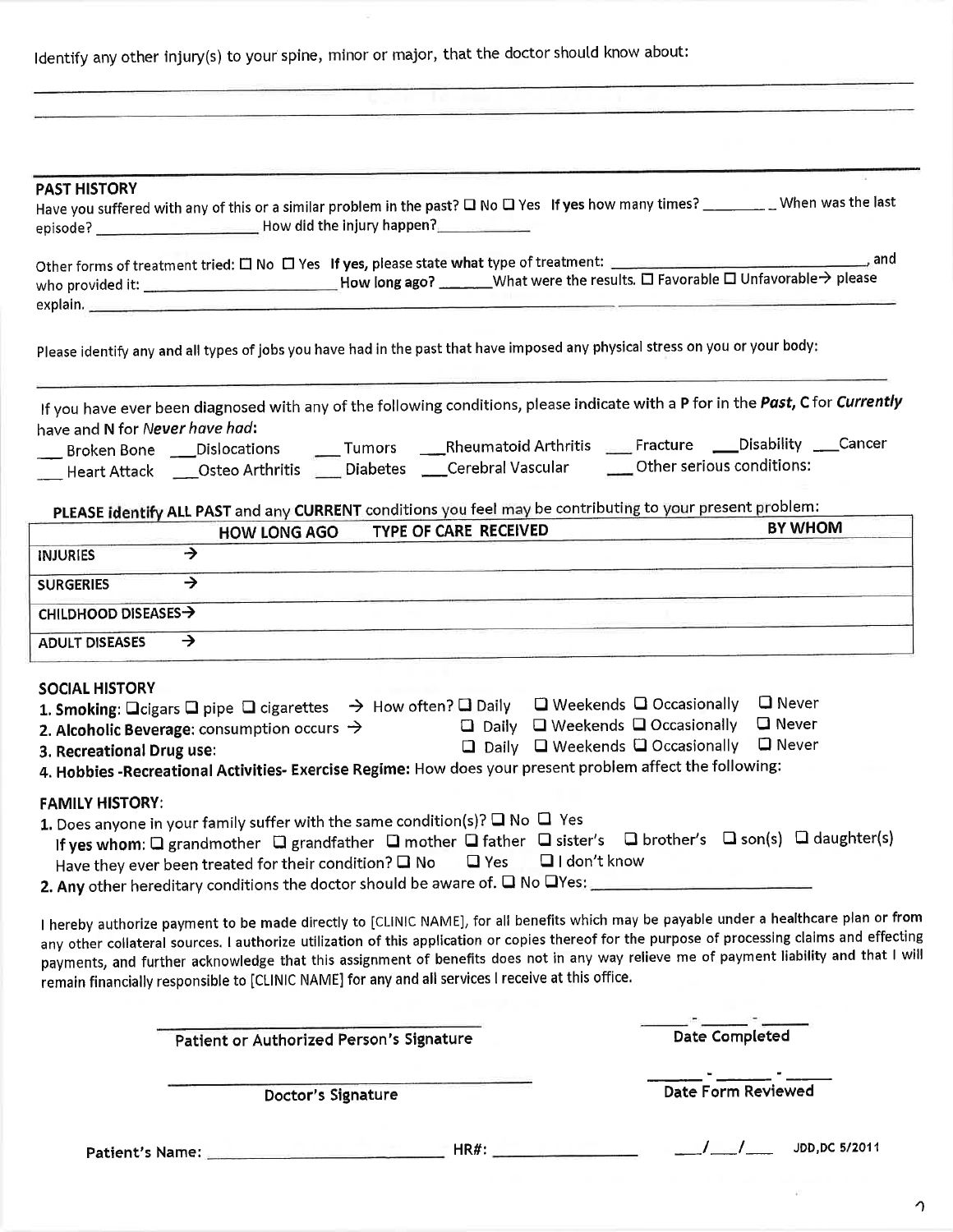

## Patient's Name: HR#:<br> **ACTIVITIES OF LIFE ACTIVITIES OF LIFE**

Please identify how your current condition is affecting your ability to carry out activities that are routinely part of your life: ACTIVITIES: EFFECT:

| Carrying Groceries           | $\Box$ No Effect    | $\Box$ Painful (can do)    | $\Box$ Painful (limits) | $\Box$ Unable to Perform |
|------------------------------|---------------------|----------------------------|-------------------------|--------------------------|
| Sit to Stand                 | □ No Effect         | $\Box$ Painful (can do)    | $\Box$ Painful (limits) | $\Box$ Unable to Perform |
| Climbing Stairs              | $\Box$ No Effect    | $\Box$ Painful (can do)    | $\Box$ Painful (limits) | $\Box$ Unable to Perform |
| Pet Care                     | $\square$ No Effect | $\Box$ Painful (can do)    | $\Box$ Painful (limits) | $\Box$ Unable to Perform |
| Driving                      | $\Box$ No Effect    | $\Box$ Painful (can do)    | $\Box$ Painful (limits) | $\Box$ Unable to Perform |
| <b>Extended Computer Use</b> | D No Effect         | $\Box$ Painful (can do)    | $\Box$ Painful (limits) | $\Box$ Unable to Perform |
| Household Chores             | $\Box$ No Effect    | $\Box$ Painful (can do)    | $\Box$ Painful (limits) | $\Box$ Unable to Perform |
| Lifting Children             | $\Box$ No Effect    | $\Box$ Painful (can do)    | $\Box$ Painful (limits) | $\Box$ Unable to Perform |
| Reading/Concentration        | $\Box$ No Effect    | $\Box$ Painful (can do)    | $\Box$ Painful (limits) | $\Box$ Unable to Perform |
| <b>Bathing</b>               | $\Box$ No Effect    | $\Box$ Painful (can do)    | $\Box$ Painful (limits) | $\Box$ Unable to Perform |
| Dressing                     | $\Box$ No Effect    | $\Box$ Painful (can do)    | $\Box$ Painful (limits) | $\Box$ Unable to Perform |
| Shaving                      | $\square$ No Effect | $\Box$ Painful (can do)    | $\Box$ Painful (limits) | $\Box$ Unable to Perform |
| Sexual Activities            | $\Box$ No Effect    | $\Box$ Painful (can do)    | $\Box$ Painful (limits) | $\Box$ Unable to Perform |
| Sleep                        | □ No Effect         | $\Box$ Painful (can do)    | $\Box$ Painful (limits) | $\Box$ Unable to Perform |
| Static Sitting               | $\Box$ No Effect    | $\Box$ Painful (can do)    | $\Box$ Painful (limits) | $\Box$ Unable to Perform |
| Static Standing              | $\Box$ No Effect    | $\Box$ Painful (can do)    | $\Box$ Painful (limits) | $\Box$ Unable to Perform |
| Yard work                    | $\Box$ No Effect    | $\Box$ Painful (can do)    | $\Box$ Painful (limits) | $\Box$ Unable to Perform |
| Walking                      | $\Box$ No Effect    | $\Box$ Painful (can do)    | $\Box$ Painful (limits) | $\Box$ Unable to Perform |
| Washing/Bathing              | $\Box$ No Effect    | $\Box$ Painful (can do)    | $\Box$ Painful (limits) | $\Box$ Unable to Perform |
| Sweeping/Vacuuming           | $\Box$ No Effect    | $\Box$ Painful (can do)    | $\Box$ Painful (limits) | $\Box$ Unable to Perform |
| Dishes                       | $\Box$ No Effect    | $\square$ Painful (can do) | $\Box$ Painful (limits) | $\Box$ Unable to Perform |
| Laundry                      | $\Box$ No Effect    | $\Box$ Painful (can do)    | $\Box$ Painful (limits) | $\Box$ Unable to Perform |
| Yard work                    | $\Box$ No Effect    | $\Box$ Painful (can do)    | $\Box$ Painful (limits) | $\Box$ Unable to Perform |
| Garbage                      | $\Box$ No Effect    | $\Box$ Painful (can do)    | $\Box$ Painful (limits) | $\Box$ Unable to Perform |
| Climbing Steps               | $\Box$ No Effect    | $\Box$ Painful (can do)    | $\Box$ Painful (limits) | $\Box$ Unable to Perform |
| <b>Lifting Groceries</b>     | $\Box$ No Effect    | $\Box$ Painful (can do)    | $\Box$ Painful (limits) | $\Box$ Unable to Perform |
| Dressing                     | $\Box$ No Effect    | $\Box$ Painful (can do)    | $\Box$ Painful (limits) | $\Box$ Unable to Perform |
| Sleep                        | $\Box$ No Effect    | $\Box$ Painful (can do)    | $\Box$ Painful (limits) | $\Box$ Unable to Perform |
|                              |                     |                            |                         |                          |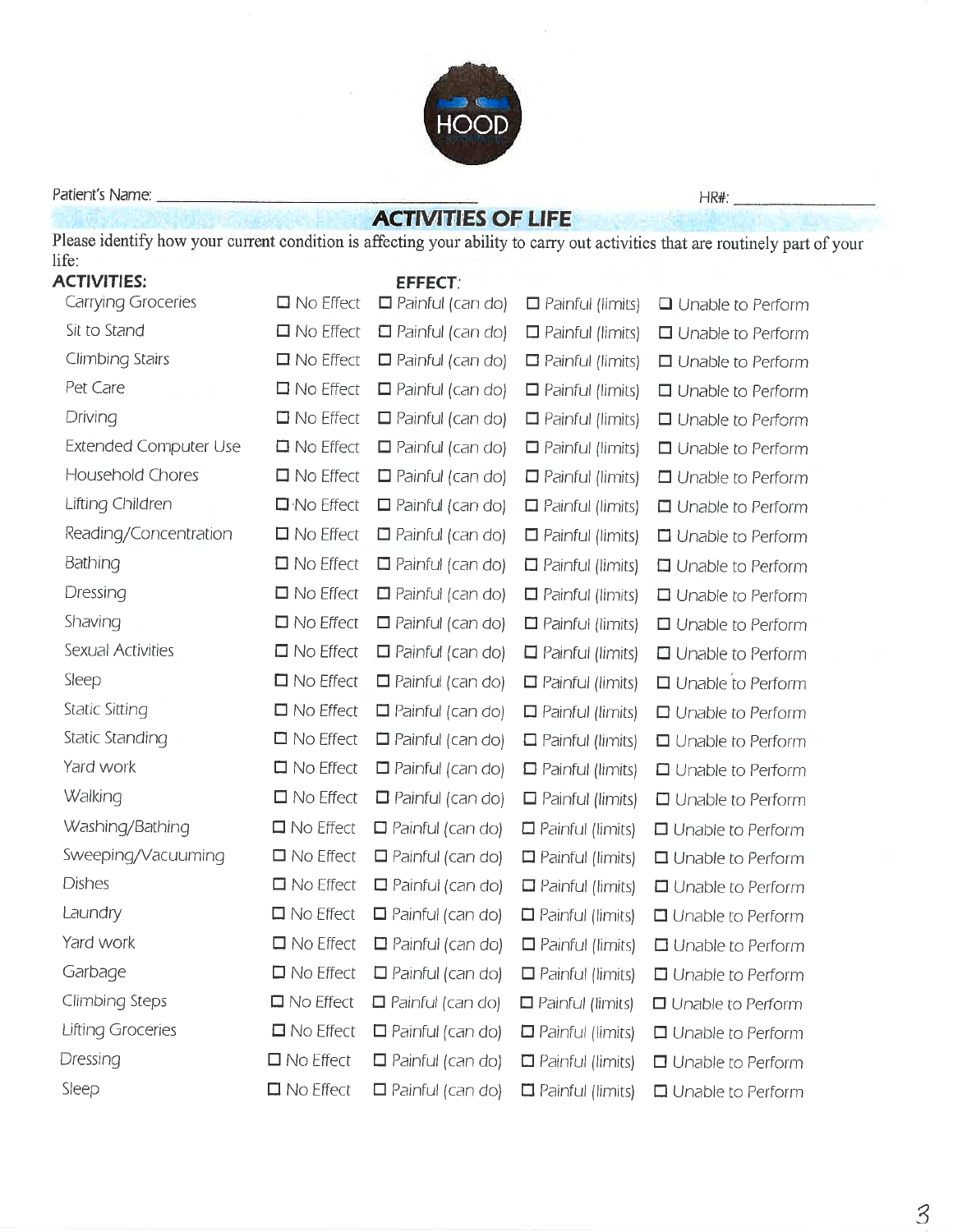| Driving                                                                                                                                                                                                                                                                                                               |  |                                                | □ No Effect □ Painful (can do) □ Painful (limits) □ Unable to Perform                     |
|-----------------------------------------------------------------------------------------------------------------------------------------------------------------------------------------------------------------------------------------------------------------------------------------------------------------------|--|------------------------------------------------|-------------------------------------------------------------------------------------------|
| Concentration (Reading)                                                                                                                                                                                                                                                                                               |  |                                                | $\Box$ No Effect $\Box$ Painful (can do) $\Box$ Painful (limits) $\Box$ Unable to Perform |
| Sexual Activity                                                                                                                                                                                                                                                                                                       |  |                                                | $\Box$ No Effect $\Box$ Painful (can do) $\Box$ Painful (limits) $\Box$ Unable to Perform |
| Other: $\frac{1}{2}$ $\frac{1}{2}$ $\frac{1}{2}$ $\frac{1}{2}$ $\frac{1}{2}$ $\frac{1}{2}$ $\frac{1}{2}$ $\frac{1}{2}$ $\frac{1}{2}$ $\frac{1}{2}$ $\frac{1}{2}$ $\frac{1}{2}$ $\frac{1}{2}$ $\frac{1}{2}$ $\frac{1}{2}$ $\frac{1}{2}$ $\frac{1}{2}$ $\frac{1}{2}$ $\frac{1}{2}$ $\frac{1}{2}$ $\frac{1}{2}$ $\frac{$ |  |                                                | $\Box$ No Effect $\Box$ Painful (can do) $\Box$ Painful (limits) $\Box$ Unable to Perform |
|                                                                                                                                                                                                                                                                                                                       |  | Today's Date: $\frac{1}{\sqrt{1-\frac{1}{2}}}$ |                                                                                           |

# Please mark P for in the Past, C for Currently have and N for Never

|                                        |                                                                                         |                      | Leadache _______ Pregnant (Now) _________ Dizziness _______________Prostate Problems ______________Ulcers |                          |
|----------------------------------------|-----------------------------------------------------------------------------------------|----------------------|-----------------------------------------------------------------------------------------------------------|--------------------------|
|                                        | Neck Pain _____________ Frequent Colds/Flu                                              | ____ Loss of Balance | ____ Impotence/Sexual Dysfun. ____ Heartburn                                                              |                          |
|                                        | ____ Jaw Pain, TMJ _____ Convulsions/Epilepsy                                           |                      | Fainting <b>Example 2</b> Digestive Problems <b>Example 2 Heart Problem</b>                               |                          |
| _____ Shoulder Pain _______ Tremors    |                                                                                         |                      | Double Vision ______ Colon Trouble                                                                        | ___ High Blood Pressure  |
|                                        |                                                                                         |                      | ____ Upper Back Pain ____ Chest Pain ________________________Blurred Vision ______ Diarrhea/Constipation  | _____ Low Blood Pressure |
|                                        |                                                                                         |                      | ___ Mid Back Pain ____ Pain w/Cough/Sneeze ___ Ringing in Ears ___ Menopausal Problems                    | ___ Asthma               |
|                                        | Low Back Pain ______ Foot or Knee Problems _____ Hearing Loss _______ Menstrual Problem |                      |                                                                                                           | __ Difficulty Breathing  |
|                                        | Hip Pain Consumer Sinus/Drainage Problem Depression Consumer PMS                        |                      |                                                                                                           | __ Lung Problems         |
|                                        | ____ Back Curvature _____ Swollen/Painful Joints ____ Irritable                         |                      | __ Bed Wetting                                                                                            | ___ Kidney Trouble       |
| ____ Scoliosis ____ ___ Skin Problems  |                                                                                         | __ Mood Changes      | ___ Learning Disabilty                                                                                    | ___ Gall Bladder Trouble |
| ___ Numb/Tingling arms, hands, fingers |                                                                                         | $\_\_\$ ADD/ADHD     | ____ Eating Disorder                                                                                      | Liver Trouble            |
| ___ Numb/Tingling legs, feet, toes     |                                                                                         | ____ Allergies       | ___ Trouble Sleeping                                                                                      | Hepatitis (A,B,C)        |

List Prescription & Non-Prescription drugs you take:<br>
List Prescription & Non-Prescription drugs you take:

65

JDD,DC 5/2011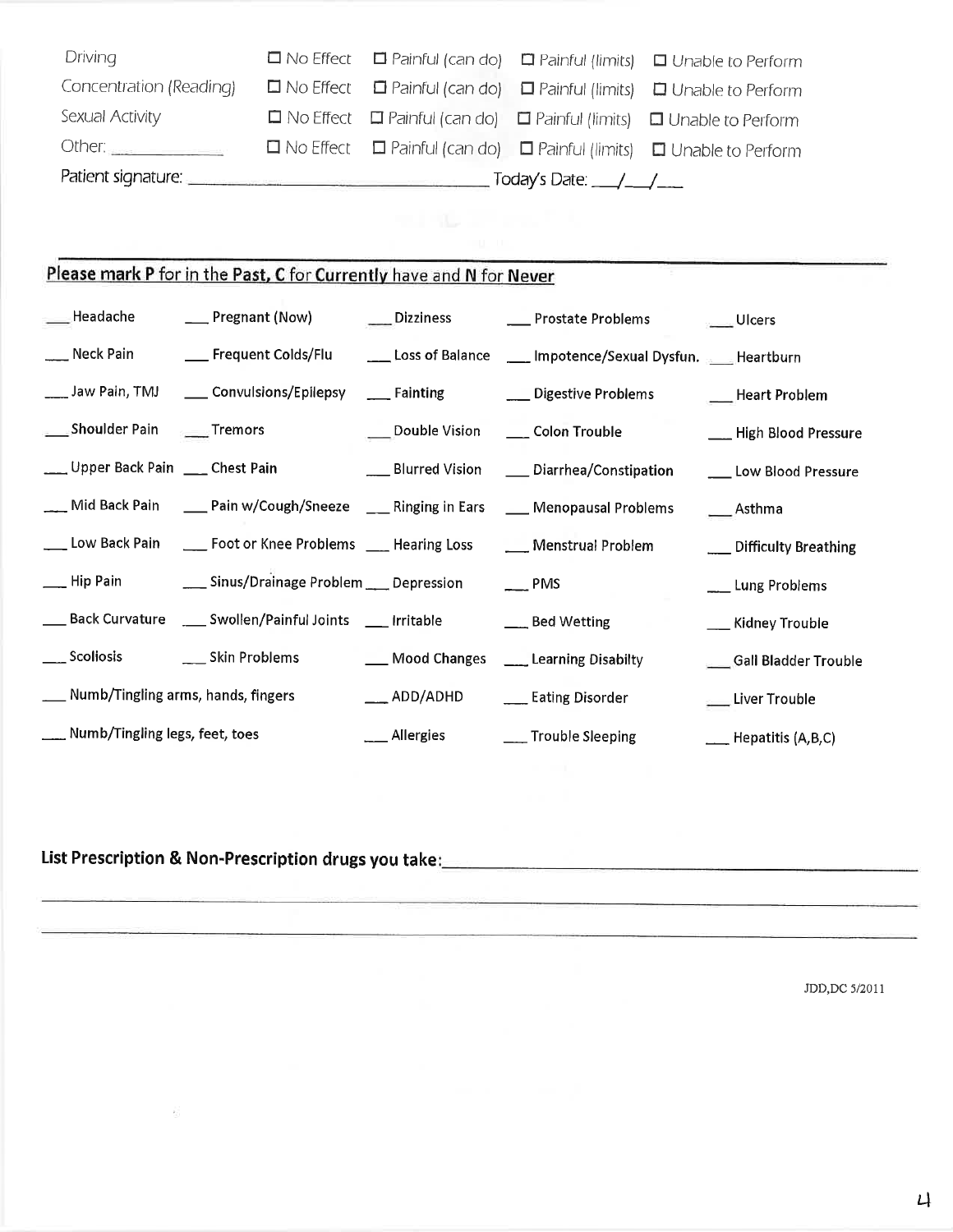# QUADRUPLE VISUAL ANALOGUE SCALE

 $\overrightarrow{D}$ 

|                       |                | Patient Name                                      |                |                                      |                         |                |                | Date                                                                                                     |                         |                  |                                                                                                                                 |
|-----------------------|----------------|---------------------------------------------------|----------------|--------------------------------------|-------------------------|----------------|----------------|----------------------------------------------------------------------------------------------------------|-------------------------|------------------|---------------------------------------------------------------------------------------------------------------------------------|
|                       |                | Please read carefully:                            |                |                                      |                         |                |                |                                                                                                          |                         |                  |                                                                                                                                 |
|                       |                |                                                   |                |                                      |                         |                |                |                                                                                                          |                         |                  | Instructions: Please circle the number that best describes the question being asked concerning your main complaint, which is    |
|                       |                |                                                   |                |                                      |                         |                |                | each complaint. Please indicate your pain level right now, average pain, and pain at its best and worst. |                         |                  | Note: If you have more than one complaint, please answer each question for each individual complaint and indicate the score for |
| Example:              |                |                                                   |                |                                      |                         |                |                |                                                                                                          |                         |                  |                                                                                                                                 |
| No pain               |                |                                                   |                |                                      |                         | Headaches      |                |                                                                                                          |                         |                  |                                                                                                                                 |
|                       | $\mathbf{0}$   | $\overline{1}$                                    | $\overline{2}$ |                                      | $\overline{4}$          | $\overline{5}$ | 6              |                                                                                                          | $\overline{\mathbf{8}}$ | $\overline{9}$   | worst possible pain<br>10                                                                                                       |
|                       |                | 1 - What is your pain RIGHT NOW?                  |                |                                      |                         |                |                |                                                                                                          |                         |                  |                                                                                                                                 |
|                       |                | No pain $\frac{1}{0}$ $\frac{1}{1}$ $\frac{2}{3}$ |                |                                      |                         |                |                |                                                                                                          |                         |                  | worst possible pain                                                                                                             |
|                       |                |                                                   |                |                                      | $\overline{4}$          | $\overline{5}$ | $\overline{6}$ | $\overline{\tau}$                                                                                        | $\overline{\bf 8}$      | 9                | 10                                                                                                                              |
|                       |                | 2 - What is your TYPICAL or AVERAGE pain?         |                |                                      |                         |                |                |                                                                                                          |                         |                  |                                                                                                                                 |
| No pain $\frac{1}{0}$ |                | $\overline{1}$                                    | $\overline{2}$ |                                      |                         |                |                |                                                                                                          |                         |                  | worst possible pain                                                                                                             |
|                       |                |                                                   |                | $\overline{3}$                       | $\overline{4}$          | 5              | $\overline{6}$ | $\overline{\tau}$                                                                                        | 8                       | $\mathbf Q$      | 10                                                                                                                              |
|                       |                |                                                   |                |                                      |                         |                |                | 3 - What is your pain level AT ITS BEST (How close to "0" does your pain get at its best)?               |                         |                  |                                                                                                                                 |
|                       |                | No pain $\frac{1}{0}$ $\frac{1}{2}$ $\frac{3}{4}$ |                |                                      |                         |                |                |                                                                                                          |                         |                  | worst possible pain                                                                                                             |
|                       |                |                                                   |                |                                      |                         | $\overline{5}$ | $\overline{6}$ | $\overline{\tau}$                                                                                        | 8                       | $\boldsymbol{9}$ | 10                                                                                                                              |
|                       |                |                                                   |                |                                      |                         |                |                | 4 - What is your pain level AT ITS WORST (How close to "10" does your pain get at its worst)?            |                         |                  |                                                                                                                                 |
| No pain               |                |                                                   |                |                                      |                         |                |                |                                                                                                          |                         |                  | worst possible pain                                                                                                             |
|                       | $\overline{0}$ | $\overline{1}$                                    | $\overline{2}$ | $\overline{\overline{\overline{3}}}$ | $\overline{\mathbf{4}}$ | 5              | 6              | $\overline{\tau}$                                                                                        | 8                       | 9 <sup>1</sup>   | 10                                                                                                                              |
|                       |                |                                                   |                |                                      |                         |                |                |                                                                                                          |                         |                  |                                                                                                                                 |
|                       |                | <b>OTHER COMMENTS:</b>                            |                |                                      |                         |                |                |                                                                                                          |                         |                  |                                                                                                                                 |
|                       |                |                                                   |                |                                      |                         |                |                |                                                                                                          |                         |                  |                                                                                                                                 |
|                       |                |                                                   |                |                                      |                         |                |                |                                                                                                          |                         |                  |                                                                                                                                 |
|                       |                |                                                   |                |                                      |                         |                |                |                                                                                                          |                         |                  |                                                                                                                                 |

Examiner'

Reprinted from S*pine*, 18, Von Korff M, Deyo RA, Cherkin D, Barlow SF, Back pain in primary care: Outcomes at 1 year, 855-862, 1993, with permissior<br>from Elsevier Science.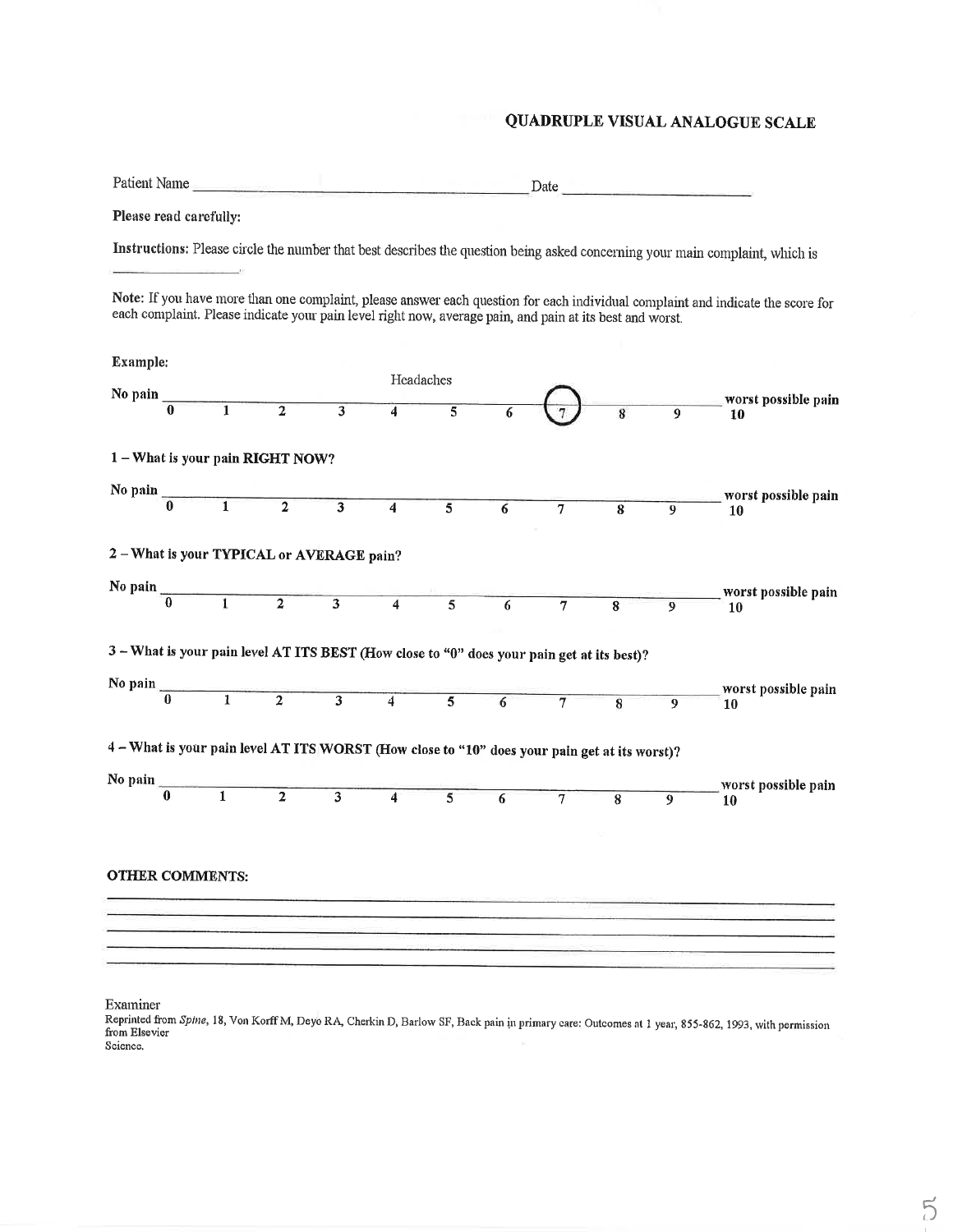# Hood Chiropractic

### Patient Authorization for Use and Disclosure of Protected Health Information

By signing, I authorize **Hood Chiropractic** to use and/or disclose certain protected health information (PHI) about me for treatment, payment or healthcare operations (TPO) as listed in our extended Notice of Privacy Practices.

This authorization permits **Hood Chiropractic** to use and/or disclose the following individually identifiable health information about me (specifically describe the information to be used or disclosed, such as date(s) of services, type of services, level of detail to be released, origin of information, etc.) for TPO as listed in our extended Notice of Privacy Practices.

The Practice will not receive payment or other remuneration from a third party in exchange for using or disclosing the PHL

I do not have to sign this authorization in order to receive treatment from **Hood Chiropractic**. In fact, I have the right to refuse to sign this authorization. When my information is used or disclosed pursuant to this authorization, it may be subject to re-disclosure by the recipient and may no longer be protected by the federal HIPAA Privacy Rule. I have the right to revoke this authorization in writing except to the extent that the practice has acted in reliance upon this authorization. My written revocation must be submitted to the privacy officer at:

# Hood Chiropractic, 5990 54<sup>th</sup> Ave. N., Kenneth City, FL 33709

Signed by:

Signature of Patient or Legal Guardian Relationship to Patient

Print Patient's Name Date

Print Name of Patient or Legal Guardian, if applicable

Patient/guardian must be provided with a signed copy of this authorization form.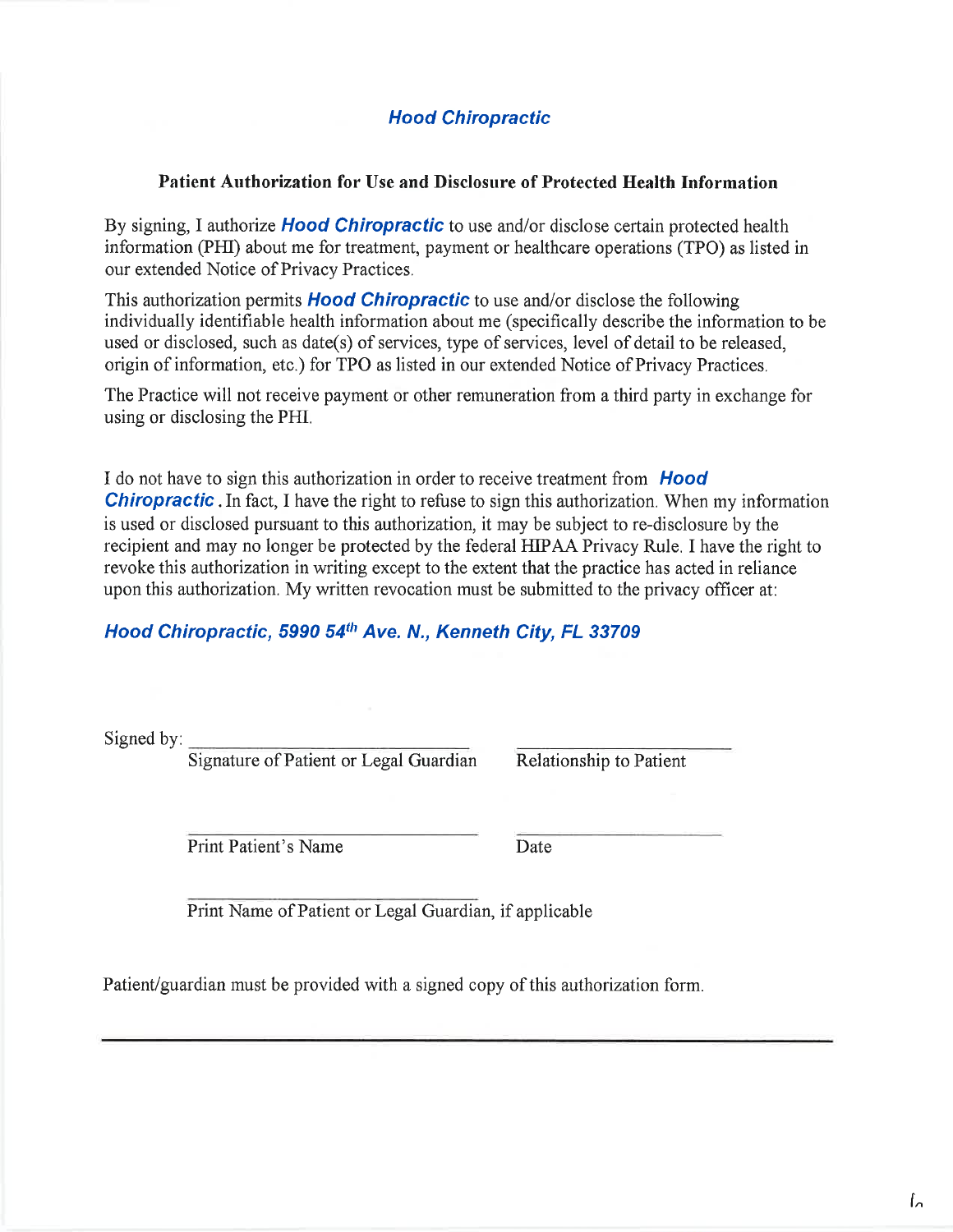#### Hood Chiropractic Informed Consent

We encourage and support a shared decision making process between us regarding your health needs. As a part of that process you have a right to be informed about the condition of your health and the recommended care and treatment to be provided to you so that you can make the decision whether or not to undergo such care with full knowledge of the known risks. This information is intended to make you better informed in order that you can knowledgably give or withhold your consent.

Chiropractic is based on the science which concerns itself with the relationship between structures (primarily the spine) and function (primarily of the nervous system) and how this relationship can affect the restoration and preservation of health.

Adjustments are made by chiropractors in order to correct or reduce spinal and extremity joint subluxations. Vertebral subluxation is a disturbance to the nervous system and is a condition where one or more vertebra in the spine is misaligned and/or does not move properly causing interference and/or irritation to the nervous system. The primary goal in chiropractic care is the removal and/or reduction of nerve interference caused by vertebral subluxation.

A chiropractic examination will be performed which may include spinal and physical examination, orthopedic and neurologioal testing, palpation, specialized instrumentation, radiological examination (x-rays), and laboratory testing.

The chiropractic adjustment is the application of a precise movement and/or force into the spine in order to reduce or correct vertebral subluxation(s). There are a number of diflerent methods or techniques by which the chiropractic adjustment is delivered but are typically delivered by hand. Some may require the use of an instrument or other specialized equipment. In addition, physiotherapy or rehabilitative procedures may be included in the management protocol. Among other things, chiropractic care may reduce pain, increase mobility and improve quality of life.

In addition to the benefits of chiropractic care and treatment, one should also be aware of the existence of some risks and limitations of this care. The risks are seldom high enough to contraindicate care and all health care procedures have some risk associated with them,

Risks associated with some chiropractic treatment may include soreness, musculoskeletal sprain/strain, and fracture. Risks associated with physiotherapy may include the preceding as well as allergic reaction and muscle and/or joint pain. In addition there are reported cases of stroke associated with visits to medical doctors and chiropractors Research and scientific evidence does not establish a cause and effect relationship between chiropractic treatment and the occurrence of stroke; rather, recent studies indicate that patients may be consulting medical doctors and chiropractors when they are

っ